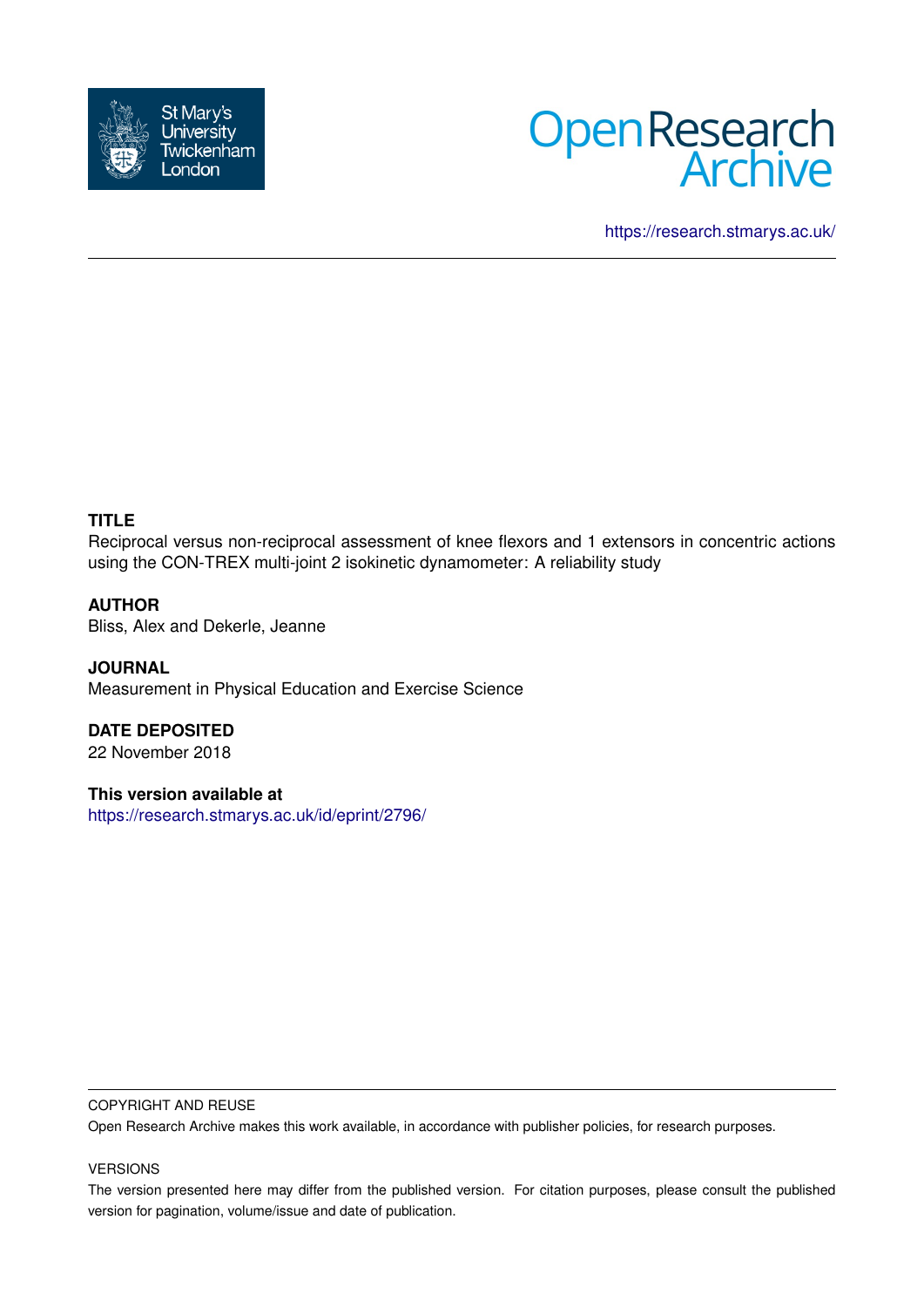**Reciprocal versus non-reciprocal assessment of knee flexors and extensors in concentric actions using the CON-TREX multi-joint isokinetic dynamometer: A reliability study**

 Knee flexor and extensor muscular assessment via isokinetic dynamometry is common practice and established in the research literature. However, reporting assessment methodology regarding reciprocal and non-reciprocal movements is often vague or absent. Such methodological issues are crucial for accurate assessments. Therefore, knee extensor and flexor peak moment using either reciprocal movement or non-reciprocal modalities was assessed. Fifteen participants performed 3 blocks of 5 concentric muscle actions at three angular velocities [1: non-reciprocal (maximal active flexion followed by passive extension); B2: reciprocal (maximal active extension followed by maximal active flexion); B3 non-reciprocal (maximal active extension followed by passive flexion)]. ANOVA revealed statistically significant within-subject modality effects for peak knee extensor moment and flexor velocity and modality differences (P<0.05). Reciprocal and non-reciprocal assessments give significantly different results, with non-reciprocal giving higher peak moments. Reporting which modality is used is crucial to allow for greater clarity for the reader and practitioner.

# Keywords: Isokinetic, peak moment, quadriceps, hamstrings, muscular assessment

- 
-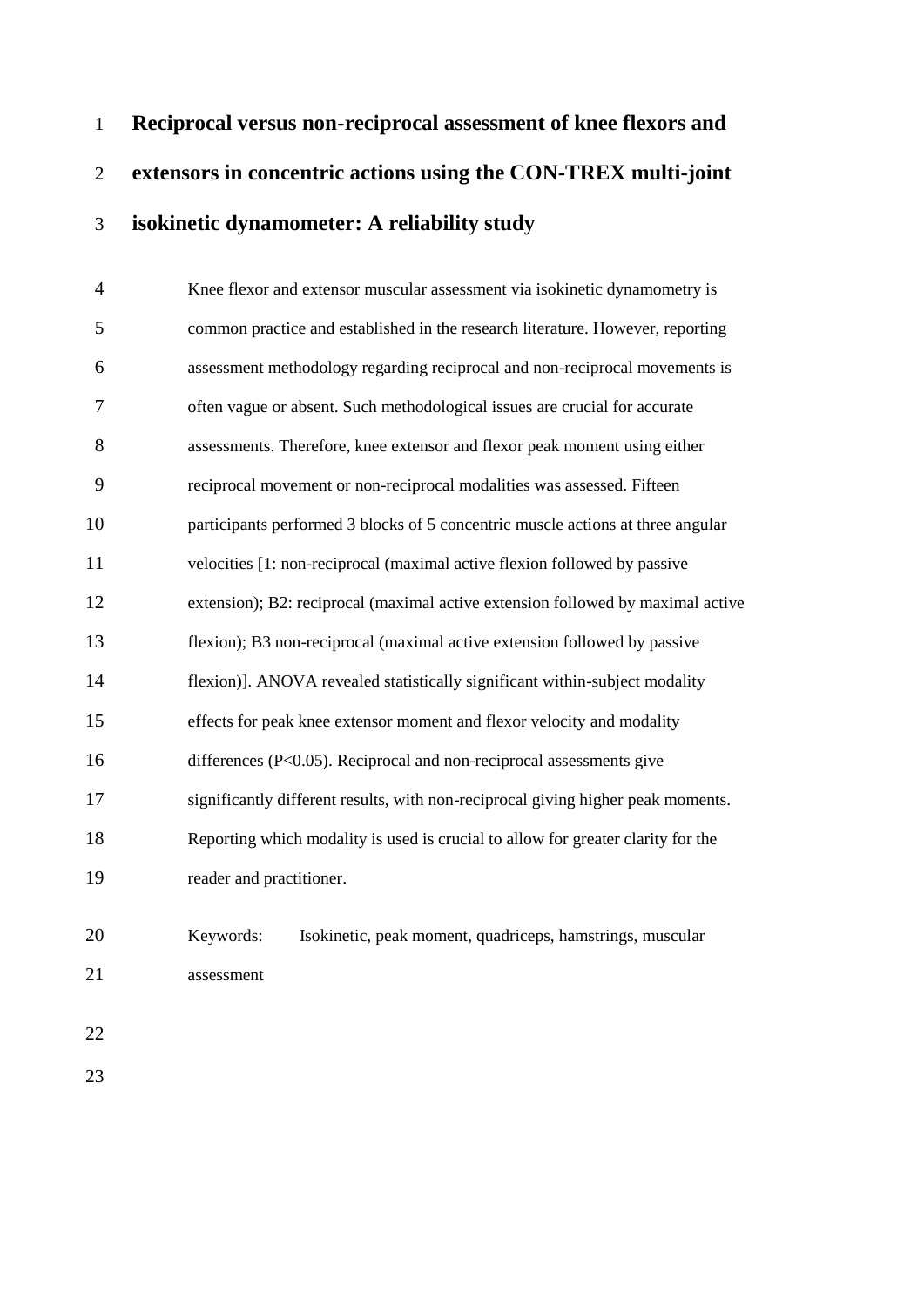## **Introduction**

 Injuries to the musculature of the thigh are amongst the most common injuries observed in a wide range of sports and exercise settings. This is particularly so in sports with intermittent activity profiles and other team sports involving sprinting and kicking (Arnason, Andersen, Holme, Engebretsen, & Bahr, 2008). Isokinetic dynamometry is a frequently utilised tool when assessing the strength of the thigh to identify a patient's injury risk and is considered the gold standard for dynamic muscle strength testing (Wollin, Purdam, & Drew, 2016).

 Muscular strength imbalance has been postulated as a potential precursor to injury (Strauss, Allen, Munt, & Zanoli, 1996). A knee flexion/extension ratio utilising 36 concentric muscle actions of 0.6 at  $60^{\circ} \cdot s^{-1}$  is considered to represent normal knee function (Aagard, Simonsen, Trolle, Bangsbo, & Klausen, 1995). Despite abundant literature into the area, the relationship between muscle injury and strength imbalance remains controversial (Croisier, Ganteaume, Binet, Genty, & Ferret, 2008). A possible suggestion for this is difficulty with data interpretation. There are frequent inconsistencies in the research literature with regards to the application of isokinetic measurement (velocity of movement, number of repetitions, muscle action type, testing position etc.) which makes interpretation of data more challenging (Gleeson & Mercer, 1996; Undheim, Cosgrave, King, Strike, Marshall, Faley, & Franklin- Miller, 2015), even when the dynamometers exhibit very high mechanical reliability (Caruso, Brown, & Tufano, 2012).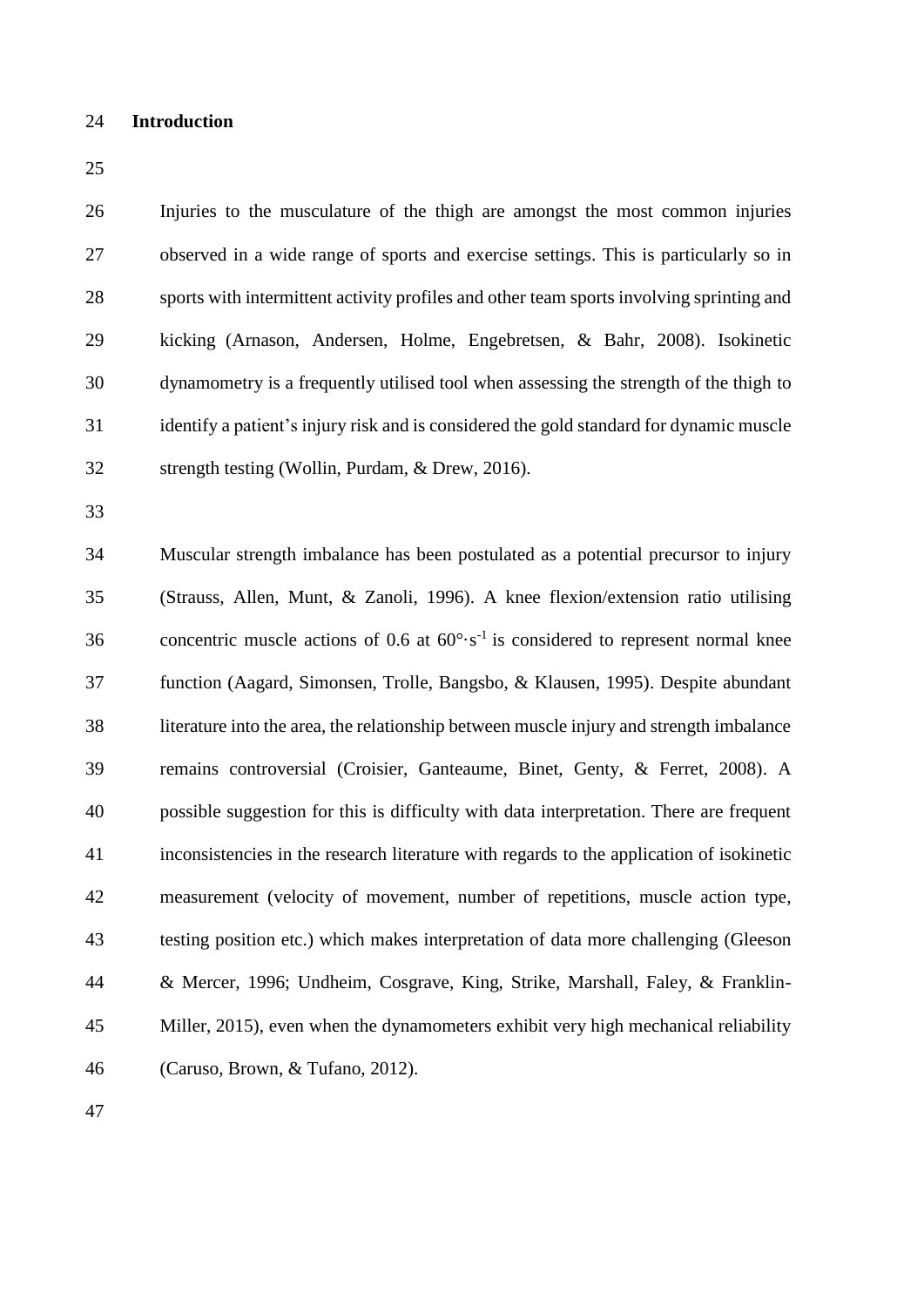Few studies outline whether the movement modality used for assessment of the thigh musculature (knee extension/flexion) are conducted reciprocally or as separate movements (reciprocal = extension followed by flexion. Non-reciprocal = extension/flexion followed by rest) (Caruso et al*.,* 2012). Even in a recent meta- analysis which discussed isokinetic assessment of the knee musculature at length, consideration to reciprocal and non-reciprocal movement was not discussed (Undheim et al., 2015). Reciprocal assessment allows for multiple movements to be performed in series as where the non-reciprocal assessment modality requires a "passive" movement in either flexion or extension which is followed by a voluntary muscle action (Strauss, Allen, Munt, & Zanoli, 1996).

 Therefore, the purpose of the present study was to conduct test-retest reliability measures of three commonly used velocities, using concentric muscle actions to identify whether testing modality, velocity, or day significantly influence moment production at the knee in resistance-trained, male participants.

# **Material and Method**

# **Participants**

66 Fifteen resistance-trained, male participants were recruited (age =  $23.2 \pm 3.7$ 67 years, stature =  $179 \pm 6$  cm, body mass =  $79.3 \pm 9.4$  kg). Participants had never previously performed a strength assessment using isokinetic dynamometry. Participants were uninjured, had not previously sustained injury to the thigh or knee, and were undertaking moderate to vigorous physical activity of >30 minutes in duration at least five times per week, with at least one of those sessions being resistance training. All participants completed a medical questionnaire and were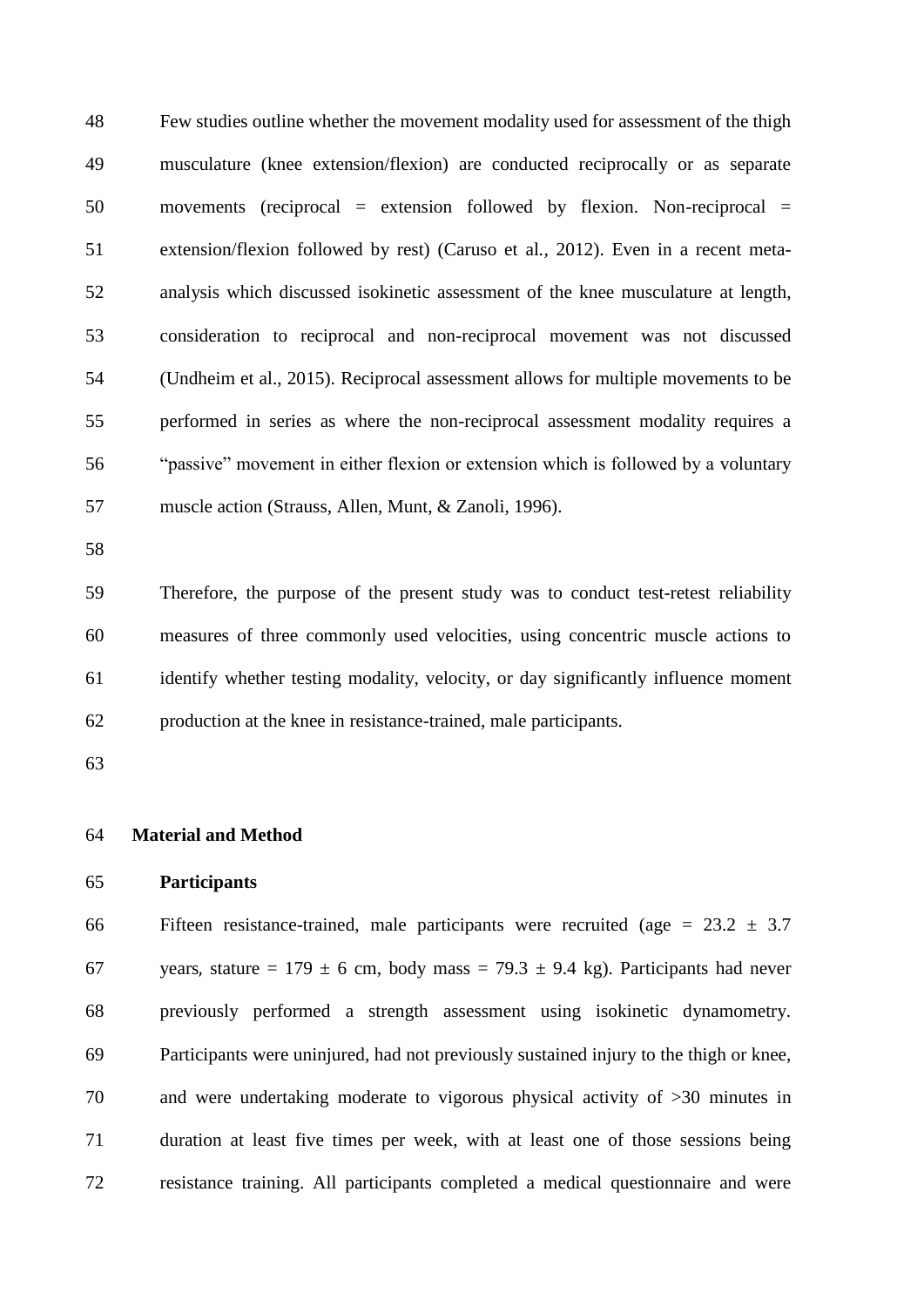provided with an information sheet about the research. Verbal information was given to each subject on the assessment day to finalise the informed consent procedure. Participants signed a declaration to confirm they consented to testing and could withdraw at any time. Approval for the study was granted by the University's ethics committee in accordance with the Declaration of Helsinki.

# **Experimental Procedure**

 Participants visited the laboratory on two occasions, seven days apart, at the same 81 time of day. Participants were asked to maintain their regular diet, with no caffeine or alcohol 24 hours and no exhaustive exercise at least 48 hours prior to assessment. On arrival, participants underwent a standard anthropometric assessment. The isokinetic dynamometry test procedure involved dominant (as determined by preferred kicking leg (Greig, 2008) assessment only and only concentric muscle actions were 86 performed. Participants were allowed a warm up of 20 repetitions at  $120^{\circ} \cdot s^{-1}$ . Participants were asked to work at an estimated intensity of 50 to 90% with the final 88 effort close to 100% throughout the warm up period.

 The main protocol consisted of three blocks of three sets of five repetitions and is shown in Figure 1. One set comprised either: 5 maximal active flexions followed by passive extensions (non-reciprocal); or 5 maximal active extension and flexion (reciprocal); or 5 maximal active extensions followed by passive flexions (non- reciprocal). Passive movements in the non-reciprocal assessment modality were 95 performed at  $60^{\circ} \cdot s^{-1}$ . Each set was interspersed with 60 seconds rest. Upon completion of each set, the participant was afforded a five-minute rest period whilst 97 the velocity of movement was altered. The order of movement velocity was  $180^{\circ} \cdot s^{-1}$ ,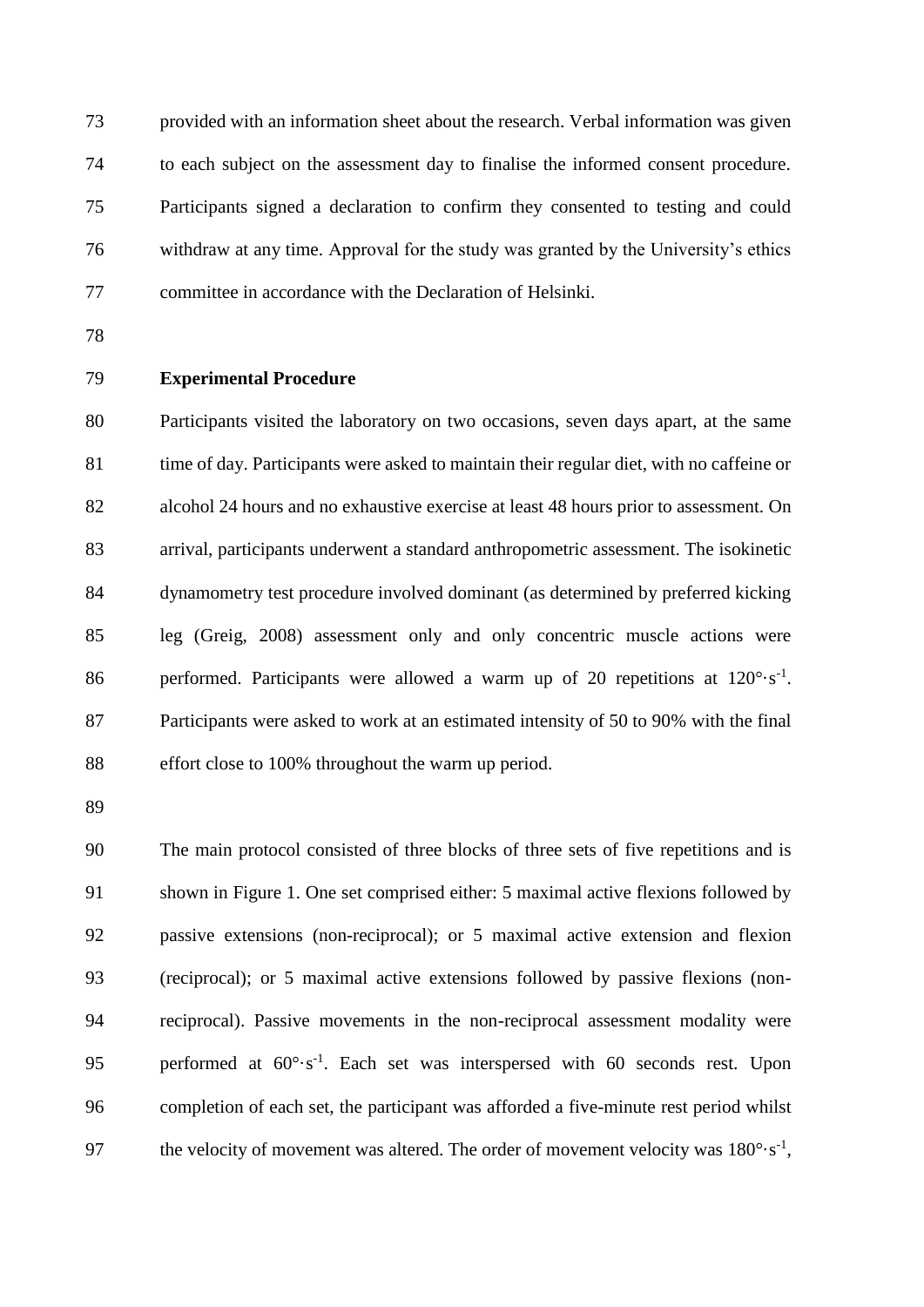98 300°·s<sup>-1</sup>, and  $60^{\circ} \cdot s^{-1}$ . This was used to minimise any order effect owing to a perception of accommodation and increased importance of latter trials if a progressive velocity pattern was followed (Greig, 2008).

101 [Figure 1 here]

 A CON-TREX multijoint isokinetic dynamometer (CON-TREX MJ; CMV AG, Dübendorf, Switzerland) was used for evaluation of the knee flexors and extensors and set up as per the manufacturer instructions. Participants were seated with the 106 backrest at an angle of 80° with the torso restrained by cross-harnesses. The left leg was restrained using a Velcro strap across the thigh which was secured to the seat. The right leg was secured by a firm cylindrical foam pad attached to a steel brace which was attached to the seat. The right ankle was secured with a padded Velcro strap placed 2cm superior to the ankle lateral malleolus. The dynamometer was aligned dynamically to the lateral epicondyle of the knee. Participants were asked to cross their arms during the assessment and place their palms flat on their shoulders.

 The CON-TREX assessment software calculated the gravity correction and assisted with maintaining constant velocity during the movements termed "Active Compensation". Participants performed movements through 100° range of motion from the point of furthest knee extension. The participants verbally confirmed to the assessor the maximum range of extension that they would be willing to exert force. All chair set up positions and ranges of motion were recorded during the first assessment and replicated in the second assessment for each subject.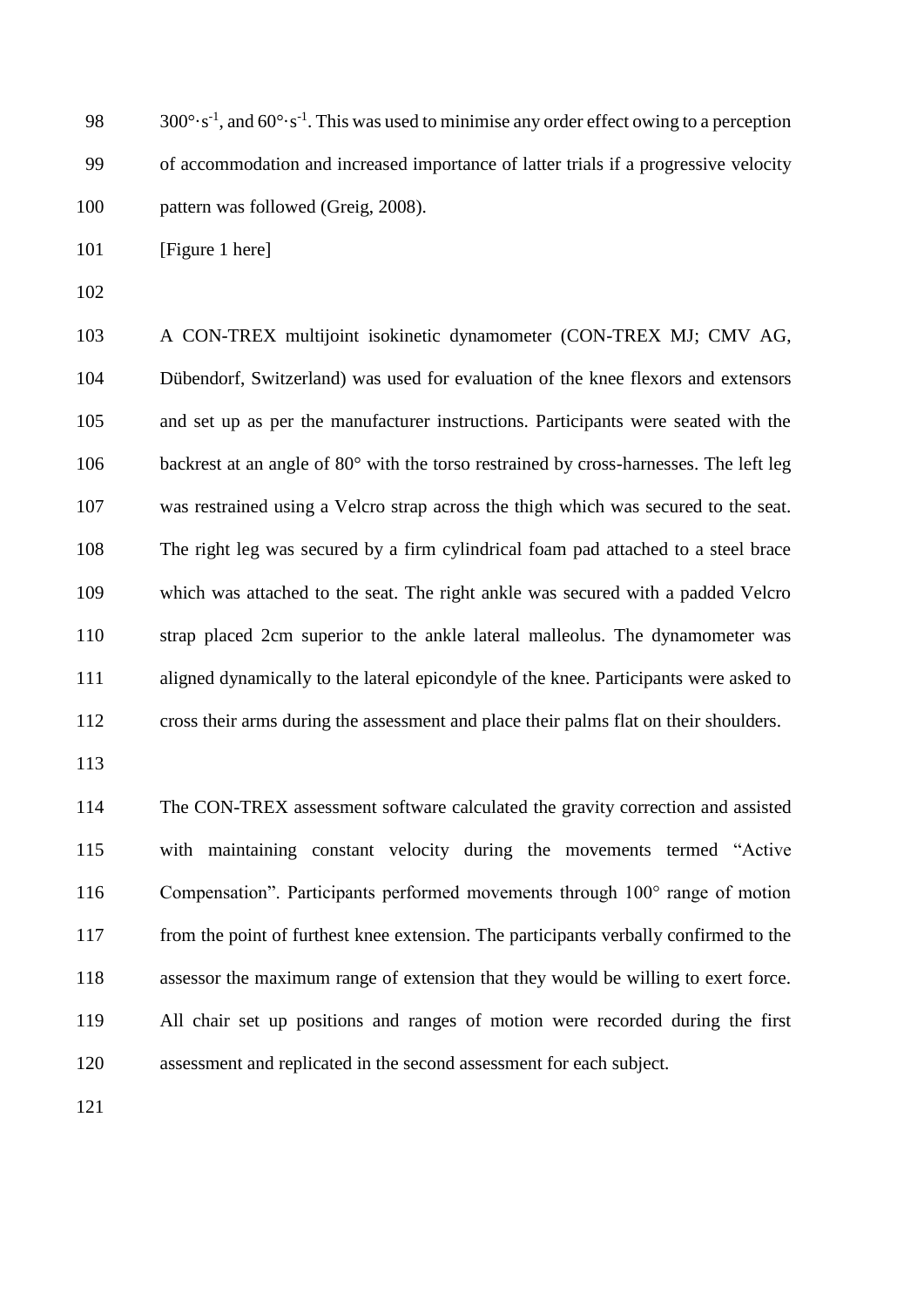Peak moment (Nm) from each trial in each set was selected after a box-and-whisker plot was employed to remove outliers from the data with any data outside of 1.5 multiples of the upper or lower quartiles eliminated. Typically, examples of mechanical error that may lead to outliers in the data set include end range of motion impact artefact or inertial effects (Drouin, Volovich-McLeod, Shultz, Gansneder, & Perrin, 2004; Hill, Pramanik, & McGregor, 2005).

## **Data and Statistical Analysis**

130 Mean and standard deviations (SD) (mean  $\pm$  SD) were calculated for all variables. Data were assessed for normality and sphericity prior to statistical analysis. A composite battery of reliability statistics including relative (Pearson's correlation coefficients and intraclass correlations (ICC) and absolute (coefficient of variation (CV) and limits of agreement) measures were implemented within this study to improve the scientific robustness when evaluating peak moments (Hopkins, 2000). Typical error of measurement (TEM) was calculated from the SD of the mean 137 difference between the peak moments in Test A and Test B then divided by  $\sqrt{2}$  (Hopkins, 2000), and expressed as a mean CV (%). Meaningful differences between related samples during both tests were evaluated using Cohen's *d* and confidence intervals (CI) (Lakens, 2013). Effect size was categorised as small (0.2), medium (0.5) and large (0.8) (Cohen, 1988). Pearson product moment correlation coefficient and 142 ICC were calculated and categorised as small (<0.3), moderate (0.3-0.6) and large 143  $(>0.6)$ .

 A mixed-model, repeated measures ANOVA was selected to analyse the data using SPSS (SPSS Inc., v.24.0, Chicago, IL, USA). Significant interactions were further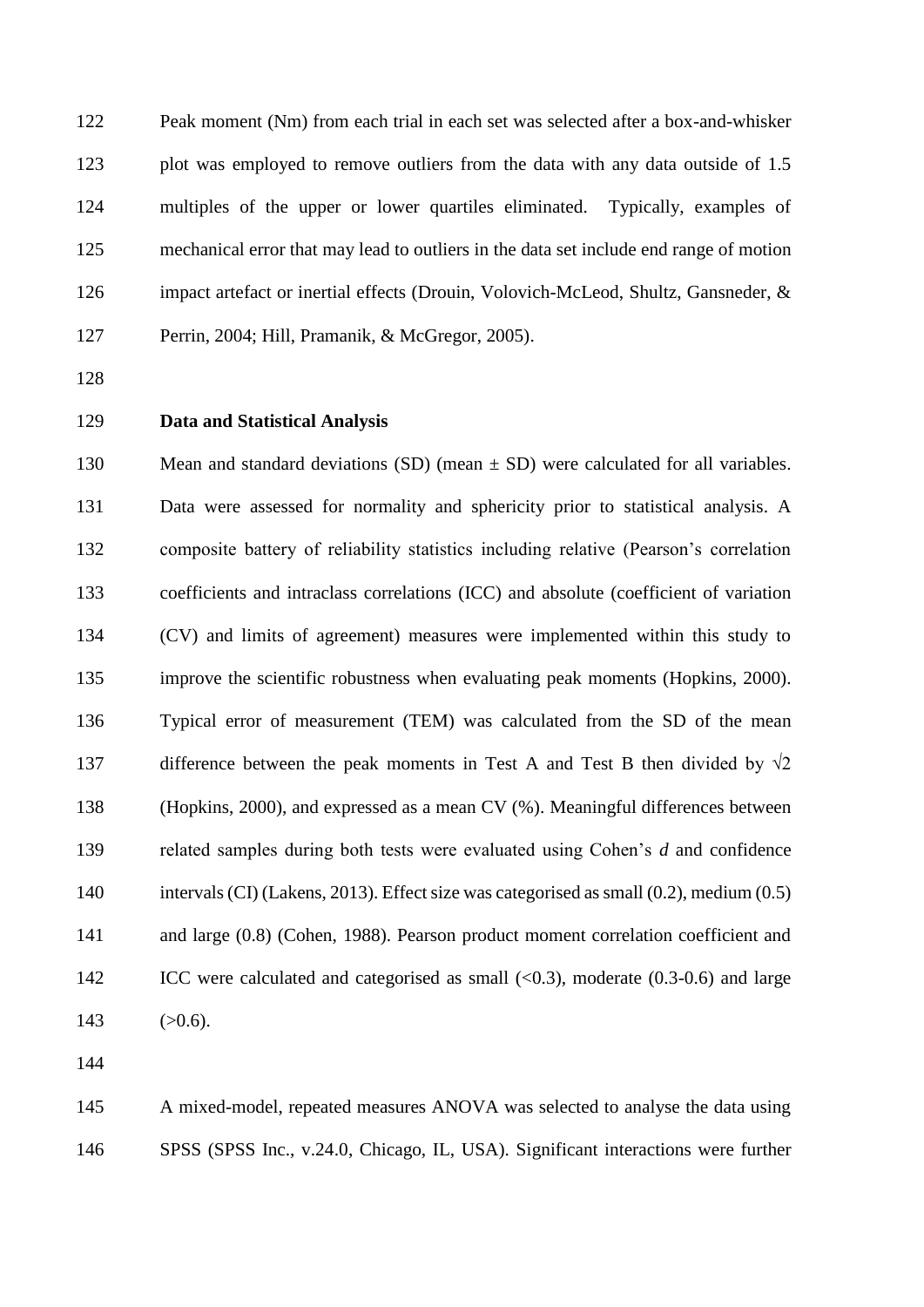investigated with paired samples t-tests. Graphs were produced in Microsoft Excel (Microsoft Office 2010, Microsoft, Seattle, USA) Statistical significance was set at 149 an alpha level of P<0.05.

**Results**

## (TABLE 1 HERE)

 Between-day reliability measures displayed in Table 1 shows that large correlations (ICC and *r* =>0.6) were present between all variables. Data from 1800 muscle actions were recorded (60 per subject, per visit =120. 15 subjects =15\*120=1800), 160 actions were removed via the outlier removal process.

 ANOVA revealed no significant between-day effects across any assessment (Table 1). For knee extension trials there was a significant effect of velocity of movement on 159 peak moment  $(F_{(2,28)} = 101.377, P<0.05)$ . There was also significant within-subject modality effect for the peak moment of the knee extensors between reciprocal and 161 non-reciprocal methods  $(F(1,14) = 24.508 \text{ P} < 0.05)$ . For the knee flexors, ANOVA 162 revealed a significant difference in the velocity\*modality condition ( $F(2,28) = 11.859$ , P<0.05).

 Table 2 and Figure 2 show group mean peak moments for extension and flexion trials. Post hoc significant differences were observed between reciprocal and non-reciprocal testing modalities for peak moment in all knee extension and flexion trials (P<0.05) 168 except flexion at 180°·s<sup>-1</sup> (P>0.05). Cohen's *d* effect sizes were categorised as small negative (<0.2) for extension at  $180^{\circ} \text{·sec}^{-1}$ , moderate negative for extension at  $60^{\circ} \text{·s}^{-1}$  170 <sup>1</sup>, 300°·s<sup>-1,</sup> and moderate positive for flexion at  $300^{\circ} \cdot s^{-1}$  (-0.24, -0.36, 0.41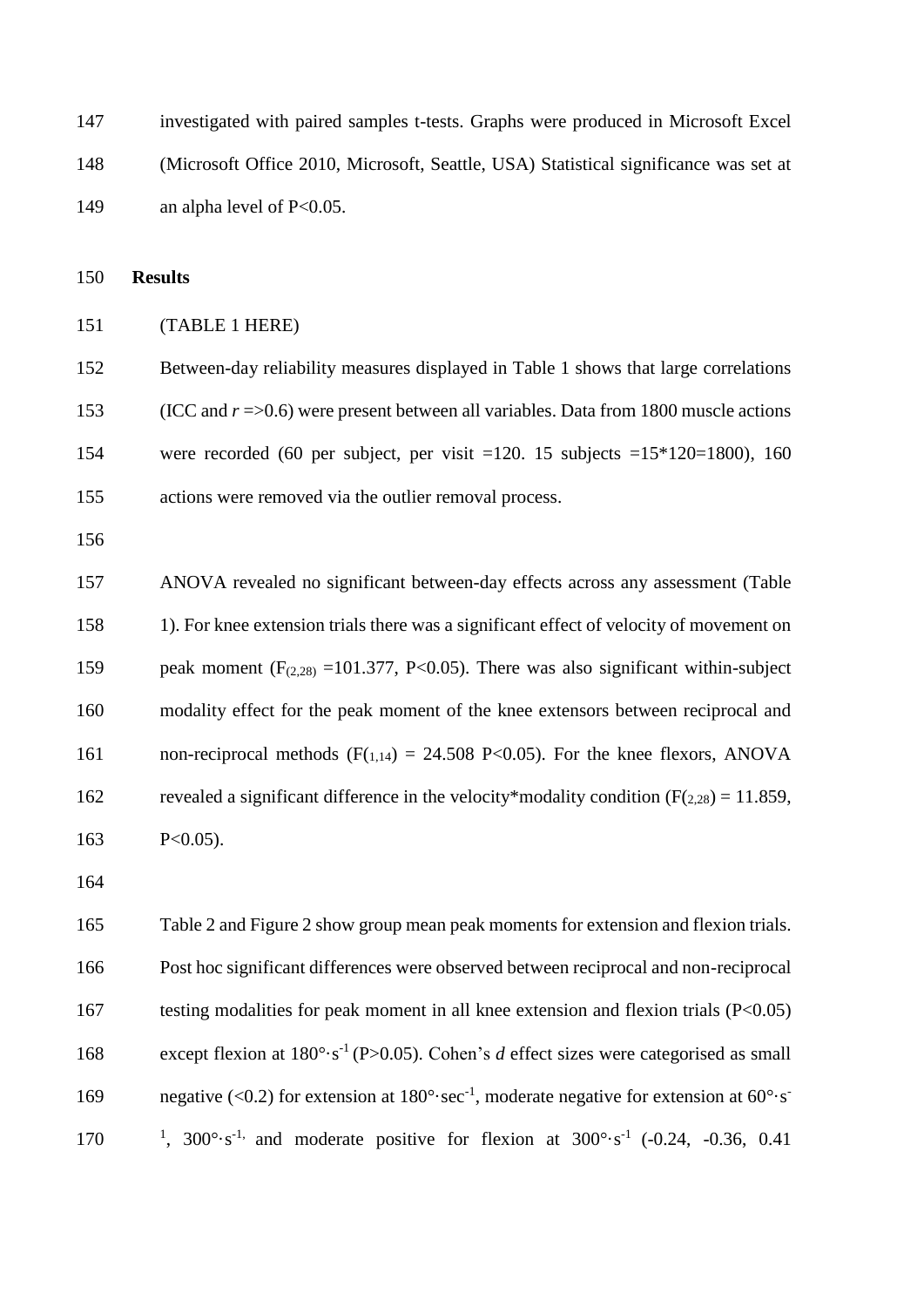171 respectively). A medium negative effect was observed for flexion trials at  $60^{\circ} \cdot s^{-1}$  (= -

0.5)

(FIGURE 2 HERE)

### **Discussion**

 The study herein sought to investigate the test-retest reliability of concentric knee flexion and extension at various velocities using reciprocal and non-reciprocal testing modalities. This study shows that while assessment of the musculature of the thigh during knee extension and flexion is reliable between days, peak moment occurs at different velocities and crucially, whether using reciprocal or non-reciprocal assessment. Non-reciprocal methods yield lower peak moments in the knee extensors when acting concentrically but higher peak moments in the knee flexors, except at high velocity. Importantly, this study suggests there is significant variation in peak moment observed between reciprocal and non-reciprocal testing modalities, particularly at higher velocities.

 In a review, Caruso et al. stated that test-retest data variability is inherent to isokinetic dynamometry assessment and is the most frequently cited problem (Caruso et al., 2012). The results herein suggest that, whilst the velocity\*modality interaction and the variability in peak moment between reciprocal and non-reciprocal assessment is statistically significant, the between day assessments using the same modality remain reliable (Table 1, Figure 2). It may be possible to achieve consistent results across tests if the assessment modality is carefully selected and if the angular velocity is standardised and appropriate for the population being assessed. The present study suggests reciprocal knee flexion yields a lower peak moment at low and moderate velocities, but higher peak moment at high velocities, when compared to non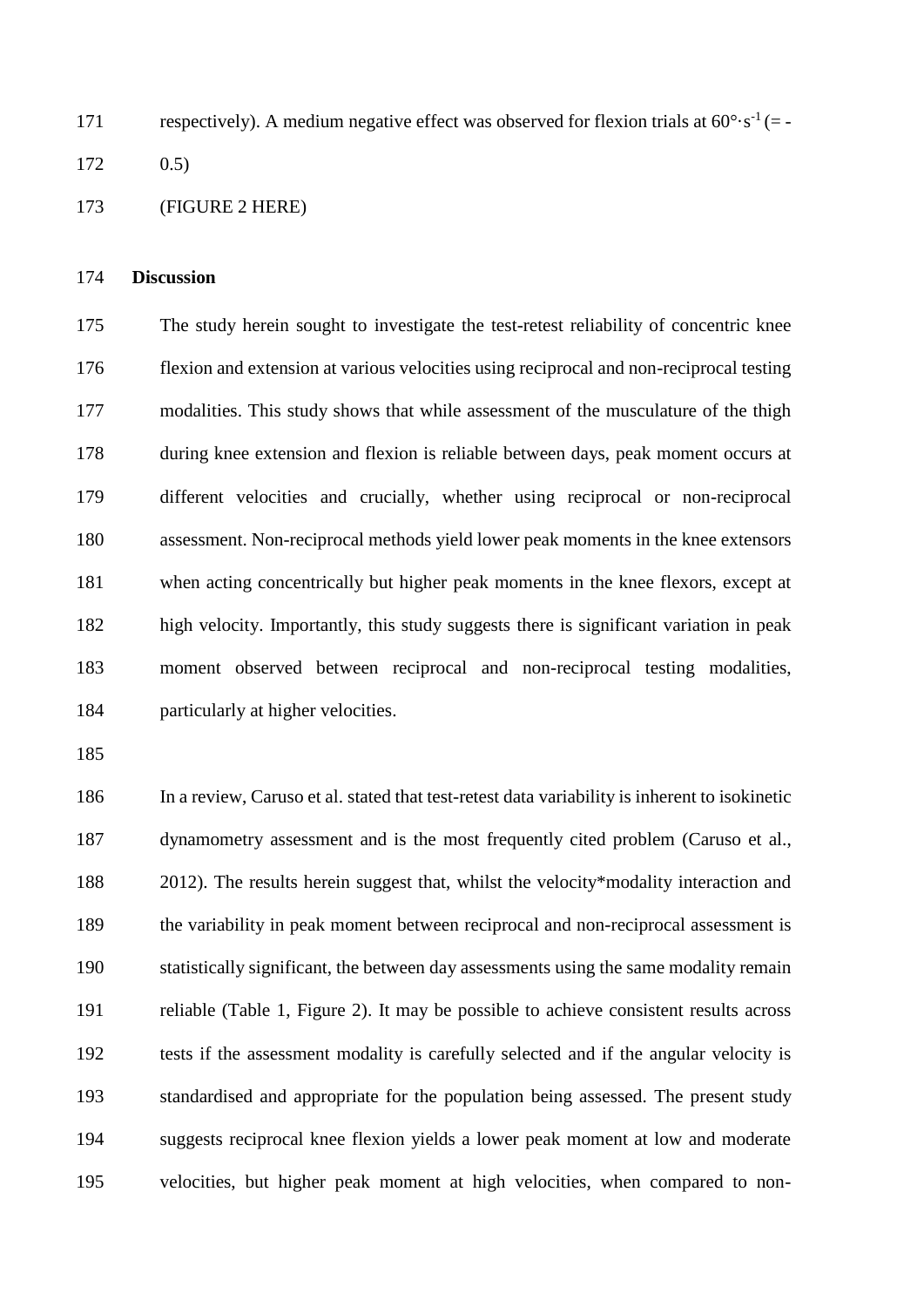reciprocal assessment. Therefore, it is likely that, if assessment of the knee flexors at high velocity is required, that additional familiarisation trials may be necessary.

 Previous comparisons of reciprocal and non-reciprocal assessments showed no differences with a similar research design to the present study. However, the authors 201 were utilising slower movement velocities (maximum of  $180^\circ \cdot s^{-1}$ ) and a different dynamometer (Kin-Com) (Strauss et al., 1996). Of CON-TREX studies, it has been shown that the test-retest reliability of the CON-TREX multi-joint system was high during reciprocal knee extension and flexion at a range of velocities (ICC =>0.99, CV<3.5%) (Maffiuletti, Bizzini, Desbrosses, Babault, & Munzinger, 2007). However, the authors did not prescribe any non-reciprocal assessment except under eccentric conditions.

 Obtaining accurate peak moment data is critical as it is often used to form a strength ratio between the knee extensors and flexors. The quadriceps/hamstrings strength ratio has long been purported to be an indicator of susceptibility to injury, although the exact mechanisms are not well understood and remain controversial (Croisier et al., 2008). Andrade et al. (2012) suggest that in injured or recreational participants, utilising slower angular velocities should result in increased reliability. The data presented in the Andrade paper agrees with this report that as angular velocity increases, the strength ratio widens (more contribution from the extensors). The increased contribution from the quadriceps to distort the ratio at high angular velocities has been demonstrated to occur in male and female athletes, from a range 219 of backgrounds, up to  $180^{\circ} \cdot s^{-1}$  (Rosene, Fogarty, & Mahaffey, 2001). The present study demonstrates that if utilising high velocity movements using non-reciprocal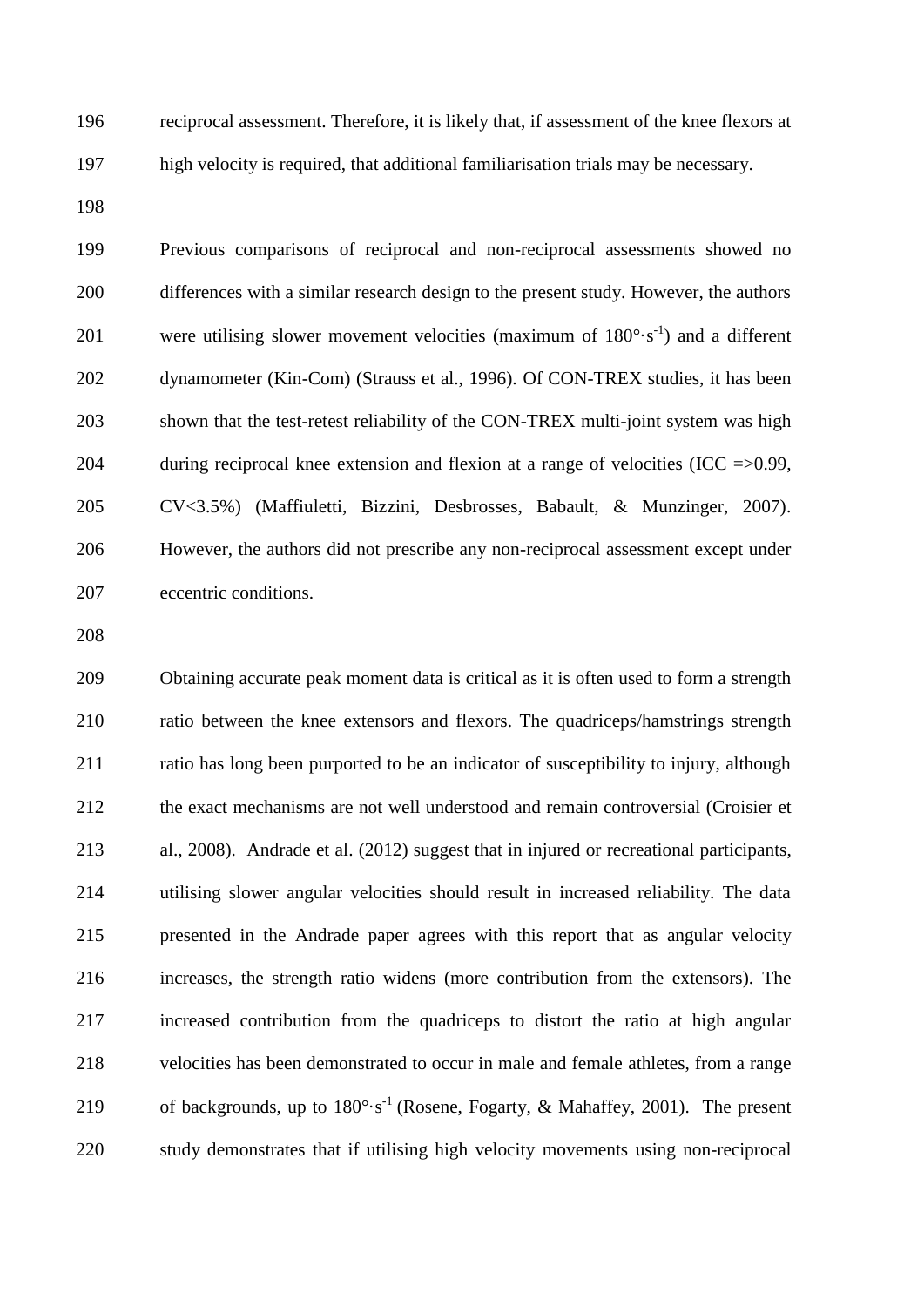methods, the increased moment from the knee extensors, and the reduced moment from the knee flexors (in comparison to reciprocal methods) will likely distort this ratio. Therefore, it is suggested that practitioners using isokinetic dynamometry to interpret muscular strength data carefully consider the protocol adopted to provide the most functionally relevant and reliable assessment.

 Due to the sophistication of isokinetic dynamometry as a method for assessing muscular strength, much faith is placed in the results obtained; yet they must be reliable, valid, and sensitive to act as a diagnostic tool (Bohanon, 1998). While there is abundant literature into isokinetic dynamometry and assessment of the knee, information pertaining to specific protocol design, particularly concerning the use of reciprocal and non-reciprocal methods is either vague or missing from the methods sections of many scientific reports (Carvalho, Silva, Ronque, Goncalves, Philippaerts, & Malina, 2011; Undheim et al., 2015). Clarification, as provided herein, as to the role of utilising a reciprocal or non-reciprocal assessment modality could be crucial to understanding and correctly analysing data obtained.

# **Conclusion:**

 Practitioners utilising isokinetic dynamometry for assessment of strength should ensure that their data collection methods are robust. The data presented herein suggest that, in resistance-trained participants, using non-reciprocal actions will result in higher peak moment, expect for the knee flexors at high velocity. Reciprocal actions show reliability between days, as do non-reciprocal trials. However, the peak moments obtained using reciprocal and non-reciprocal methods are often significantly different. Therefore, the accurate and consistent reporting of which modality is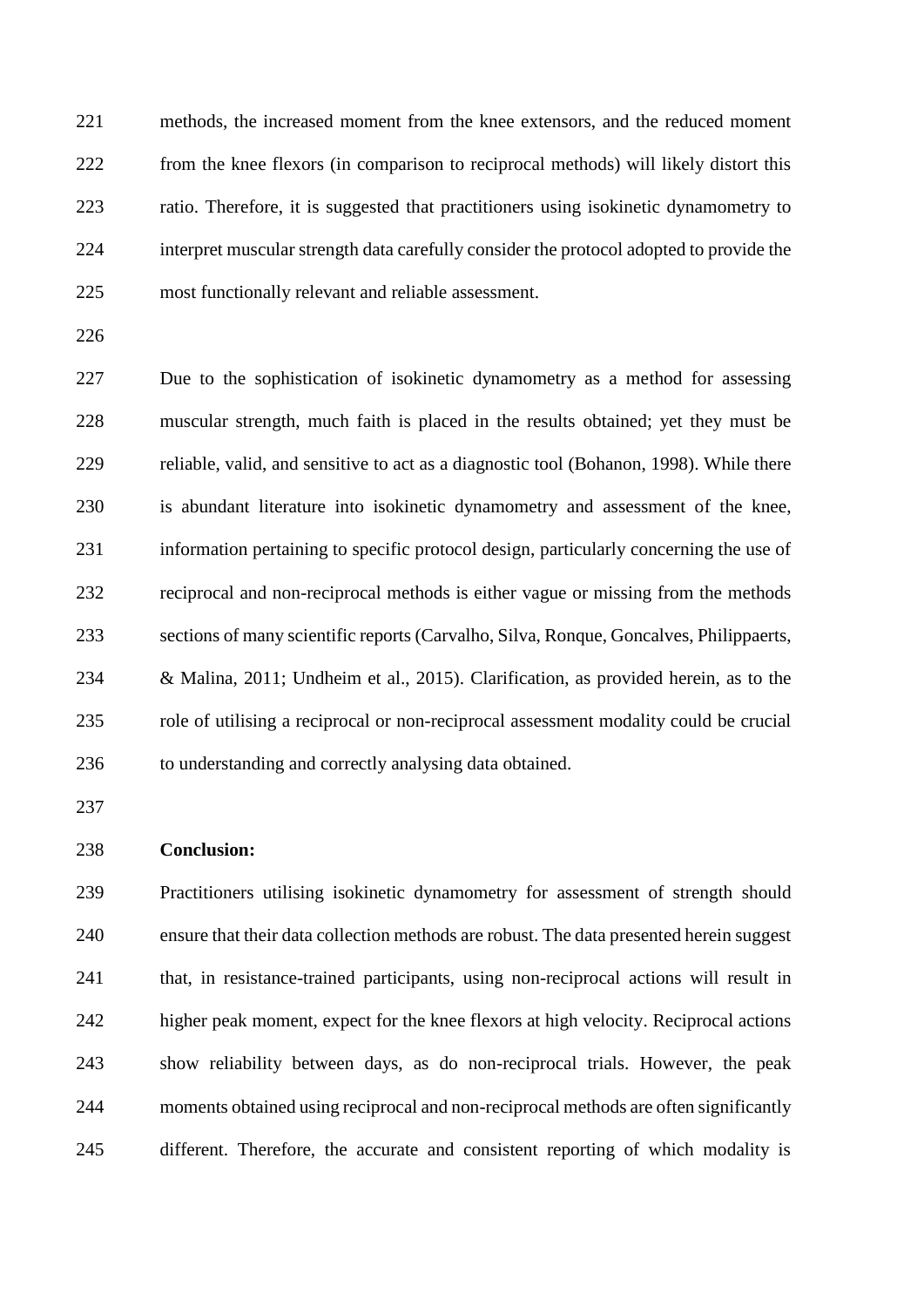utilised is encouraged to allow readers to better understand the results obtained. Further research is required in other populations to ascertain whether reciprocal or non-reciprocal assessment methods yield more reliable measures and therefore provide more accurate estimation of injury potential.

## **Conflict of Interest Statement**

 No potential conflict of interest was reported by the authors. No funding was received for this project.

## **References**

 1. Aagard, P., Simonsen, E, B., Trolle, M., Bangsbo, J., & Klausen, K. (1995). Isokinetic hamstring/quadriceps ratio: influence from joint angular velocity, gravity correction, and mode of contraction. *Acta Physiologica Scandinavica*. 154; 421-427

| 260 | 2. Andrade, M, D, S., Lira, C, A, B, D., Koffes, F, D, C., Mascarin, N, C., Bendito-Silva, A, |
|-----|-----------------------------------------------------------------------------------------------|
| 261 | A., & Silva, A. C. D. (2012). Isokinetic hamstrings-to-quadriceps peak moment ratio: the      |
| 262 | influence of sport modality, gender, and angular velocity. Journal of Sports Sciences. 30(6): |
| 263 | 547-553                                                                                       |

- 
- 3. Arnason, A., Andersen, T, E., Holme, I., Engebretsen, L., Bahr, R. (2008). Prevention of hamstring strains in elite soccer: an intervention study. *Scandinavian Journal of Medicine and Science in Sports.* 18:40-48

4. Bohanon, R, W. (1998). The clinical assessment of strength. *Journal of Rehabiitation.* 1: 1-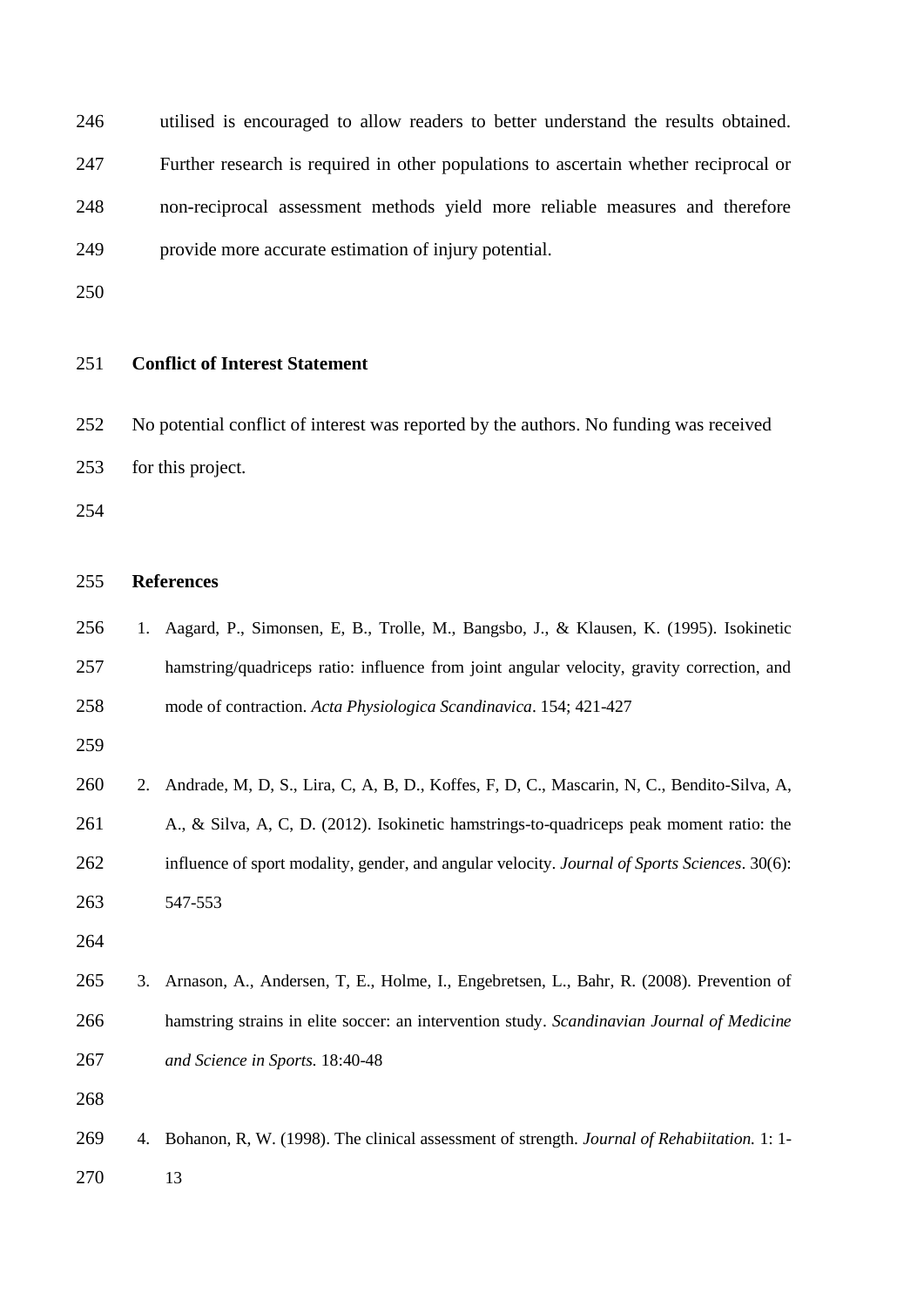| 271<br>272 |    | 5. Caruso, J, F., Brown, L, E., & Tufano, J, T. (2012). The reproducibility of isokinetic        |
|------------|----|--------------------------------------------------------------------------------------------------|
| 273        |    | dynamometry data. Isokinetics in Exercise Science. 20: 239-253                                   |
| 274        |    |                                                                                                  |
| 275        |    | 6. Carvalho, H, M., Silva, M, J, C, E., Ronque, E, R, V., Goncalves, R, S., Philippaerts, R, M., |
| 276        |    | & Malina, R, M. (2011). Assessment of reliability in isokinetic testing among adolescent         |
| 277        |    | basketball players. Medicina (Kaunas). 2011; 47(8): 446-452                                      |
| 278        |    |                                                                                                  |
| 279        | 7. | Cohen, J. (1988). Statistical power analysis for the behavioral sciences (2nd ed.). Lawrence     |
| 280        |    | Erlbaum. New York, USA.                                                                          |
| 281        |    |                                                                                                  |
| 282        | 8. | Croisier, J, L., Ganteaume, S., Binet, J., Genty, M., & Ferret, J, M. (2008). Strength           |
| 283        |    | imbalances and prevention of hamstring injury in professional soccer players. American           |
| 284        |    | Journal of Sports Medicine. 36(8): 1469-1475                                                     |
| 285        |    |                                                                                                  |
| 286        | 9. | Drouin, J, M., Volovich-McLeod, T, C., Shultz, S, J., Gansneder, B, M., & Perrin, D, H.          |
| 287        |    | (2004). Reliability and validity of the Biodex system 3 pro isokinetic dynamometer velocity,     |
| 288        |    | torque, and position measurments. <i>European Journal of Applied Physiology</i> . 91(1): 22-29   |
| 289        |    |                                                                                                  |
| 290        |    | 10. Gleeson, N, P., & Mercer, T,H. (1996) The utility of isokinetic dynamometry in the           |
| 291        |    | assessment of human muscle function. Sports Medicine. 21(1): 18-34                               |
| 292        |    |                                                                                                  |
| 293        |    | 11. Greig, M. (2008) The influence of soccer-specific fatigue on peak isokinetic torque          |
| 294        |    | production of the knee flexors and extensors. American Journal of Sports Medicine. 36(7):        |
| 295        |    | 1403-1409                                                                                        |
| 296        |    |                                                                                                  |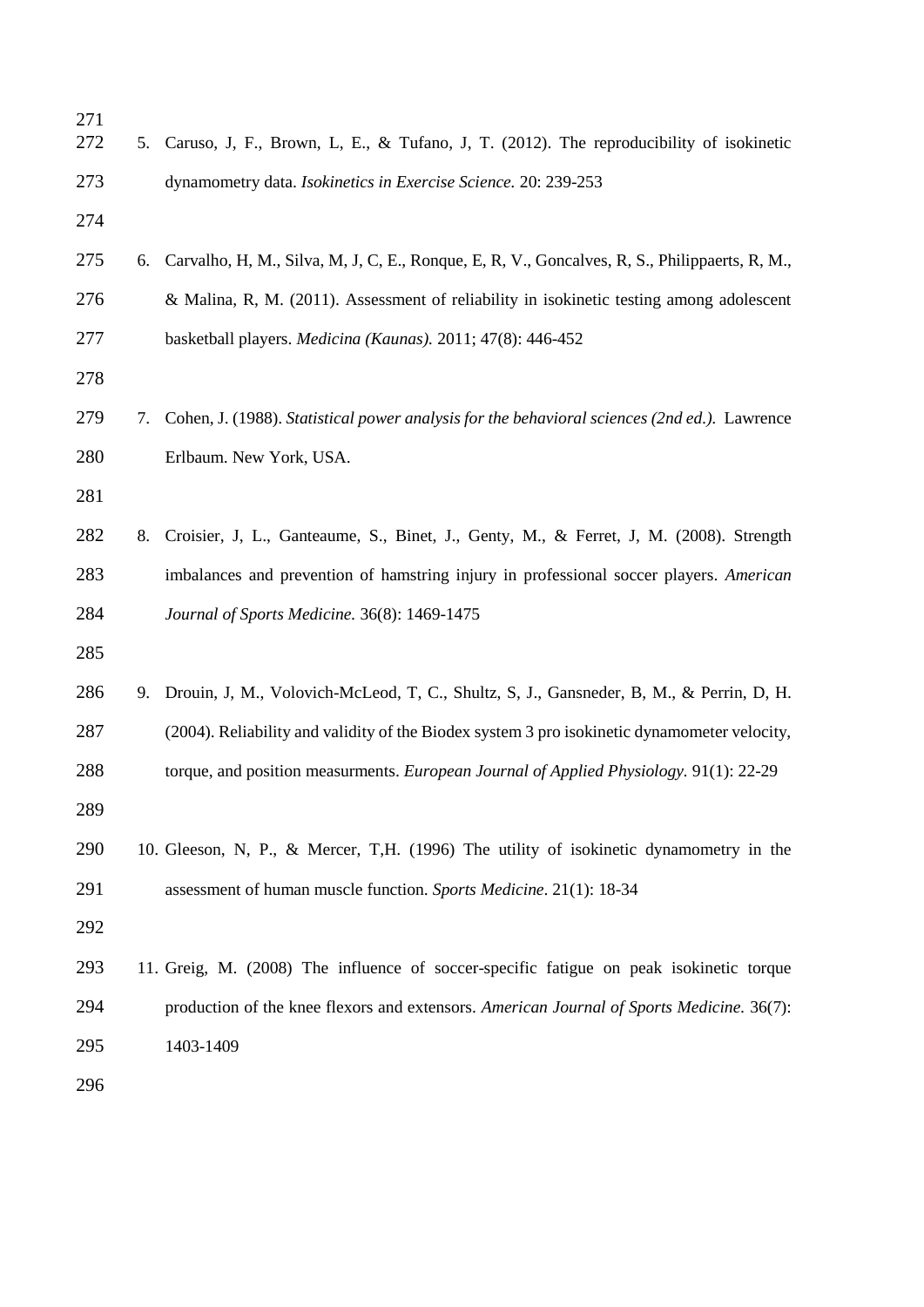| 297        | 12. Hill, A, M., Pramanik, S., McGregor, A, H. (2005). Isokinetic dynamometry in assessment          |
|------------|------------------------------------------------------------------------------------------------------|
| 298        | of external and internal axial rotation strength of the shoulder: comparison of two positions.       |
| 299        | Isokinetics in Exercise Science. 13(3): 187-195                                                      |
| 300        |                                                                                                      |
| 301        | 13. Hopkins, W. (2000). Measures of reliability in sports medicine and science. Sports Medicine.     |
| 302        | $30(1): 1-15$                                                                                        |
| 303        |                                                                                                      |
| 304        | 14. Lakens, D. (2013). Calculating and reporting effect sizes to facilitate cumulative science: A    |
| 305        | practical primer for t-tests and ANOVAs. Frontiers in Psychology. 4:863.                             |
| 306        |                                                                                                      |
| 307        | 15. Maffiuletti, N, A., Bizzini, M., Desbrosses, K., Babault, N., & Munzinger, U. (2007).            |
| 308        | Reliability of knee extension and flexion measurements using the Con-Trex isokinetic                 |
| 309        | dynamometer. Cinical Physiological Functional Imaging. 27: 346-353                                   |
| 310        |                                                                                                      |
| 311        | 16. Rosene, J, M., Fogarty, T, D., Mahaffey, B, L. (2001). Isokinetic hamstrings: quadriceps         |
| 312        | ratios in intercollegiate athletes. Journal of Athletic Training. 36(4): 378-383                     |
| 313        |                                                                                                      |
| 314        | 17. Strauss, G, R., Allen, C., Munt, M., & Zanoli, J. (1996). A comparison of continuous and         |
| 315        | discrete testing approaches on concentric and eccentric torque production of the knee                |
| 316        | extensors. Isokinetics in Exercise Science. 5: 135-141                                               |
| 317        |                                                                                                      |
| 318        | 18. Takeda, K., Tanabe, S., Koyama, S., Nagai, T., Sakurai, H., Kanada, Y., & Shomoto, K.            |
| 319        | (2018). Intra- and inter-rater reliability of the rate of force development of hip abductor          |
| 320        | muscles measured by handheld dynamometer. Measurement in Physical Education and                      |
| 321        | Exercise Science. 22, 19-24.                                                                         |
| 322<br>323 | 19. Tol, J, L., Hamilton, B., Eirale, C., Muxart, P., Jacobsen, P., & Whiteley, R. (2014). At return |
| 324        | to play following hamstring injury the majority of professional football players have residual       |
| 325        | isokinetic deficits. British Medical Journal. 48: 1364-1369                                          |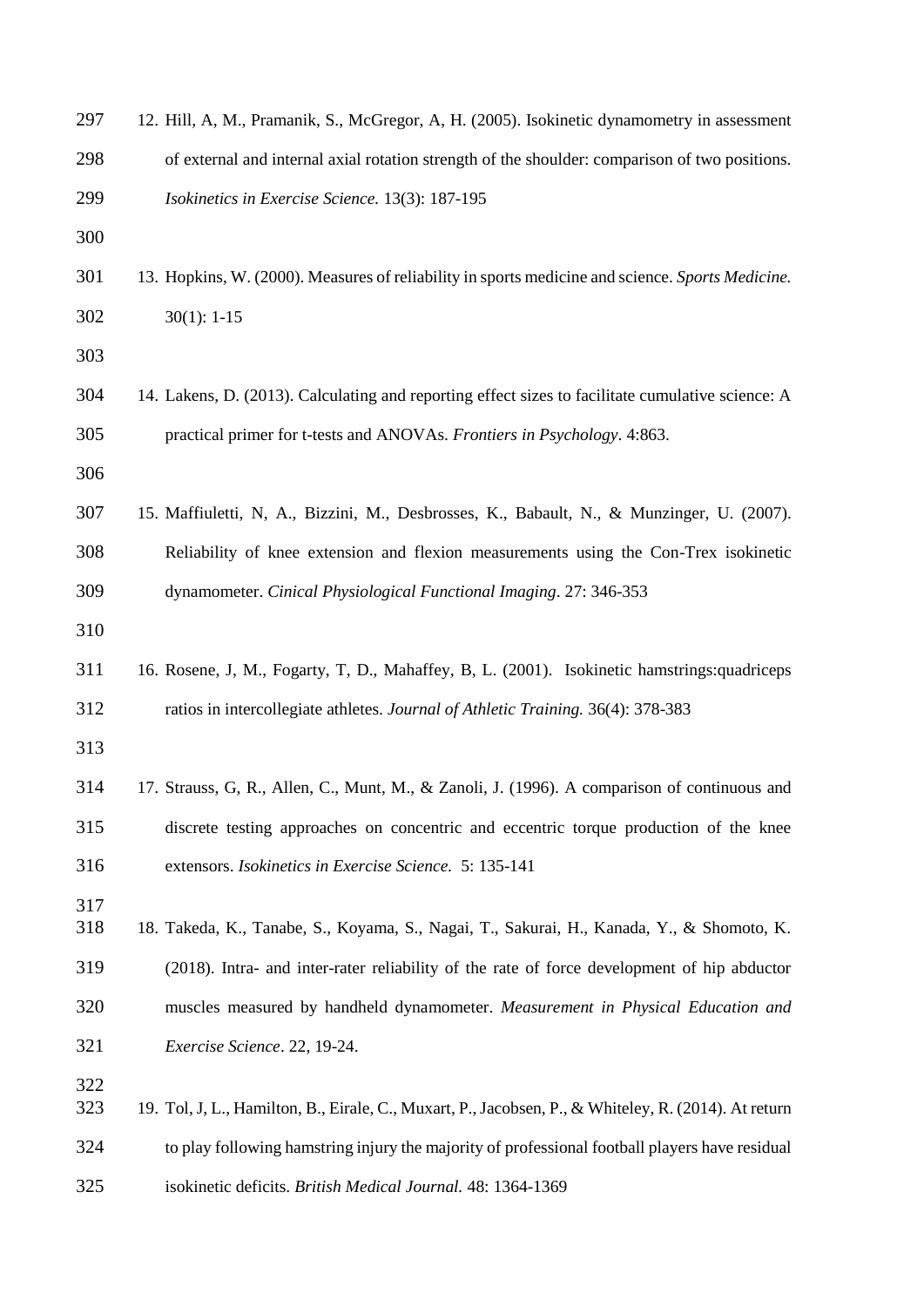| 328 | 20. Undheim, M, B., Cosgrave, C., King, E., Strike, S., Marshall, B., Falvey, E., & Franklyn- |
|-----|-----------------------------------------------------------------------------------------------|
| 329 | Miller, A. (2015). Isokinetic muscle strength and readiness to return to sport following      |
| 330 | anterior cruciate ligament reconstruction: is there an association? A systematic review and a |
| 331 | protocol recommendation. British Medical Journal. 49; 1305-1310                               |
| 332 |                                                                                               |
| 333 | 21. Wollin, M., Purdam, C., Drew, M, K. (2016). Reliability of externally fixed dynamometry   |
| 334 | hamstring strength testing in elite youth football players. Journal of Science and Medicine   |
| 335 | in Sport. 93-96                                                                               |
| 336 |                                                                                               |
| 337 |                                                                                               |
| 338 |                                                                                               |
| 339 |                                                                                               |
| 340 |                                                                                               |
| 341 |                                                                                               |
| 342 |                                                                                               |
| 343 |                                                                                               |
| 344 |                                                                                               |
| 345 |                                                                                               |
| 346 |                                                                                               |
| 347 |                                                                                               |
|     |                                                                                               |
| 348 |                                                                                               |
| 349 |                                                                                               |
| 350 |                                                                                               |
| 351 |                                                                                               |
| 352 |                                                                                               |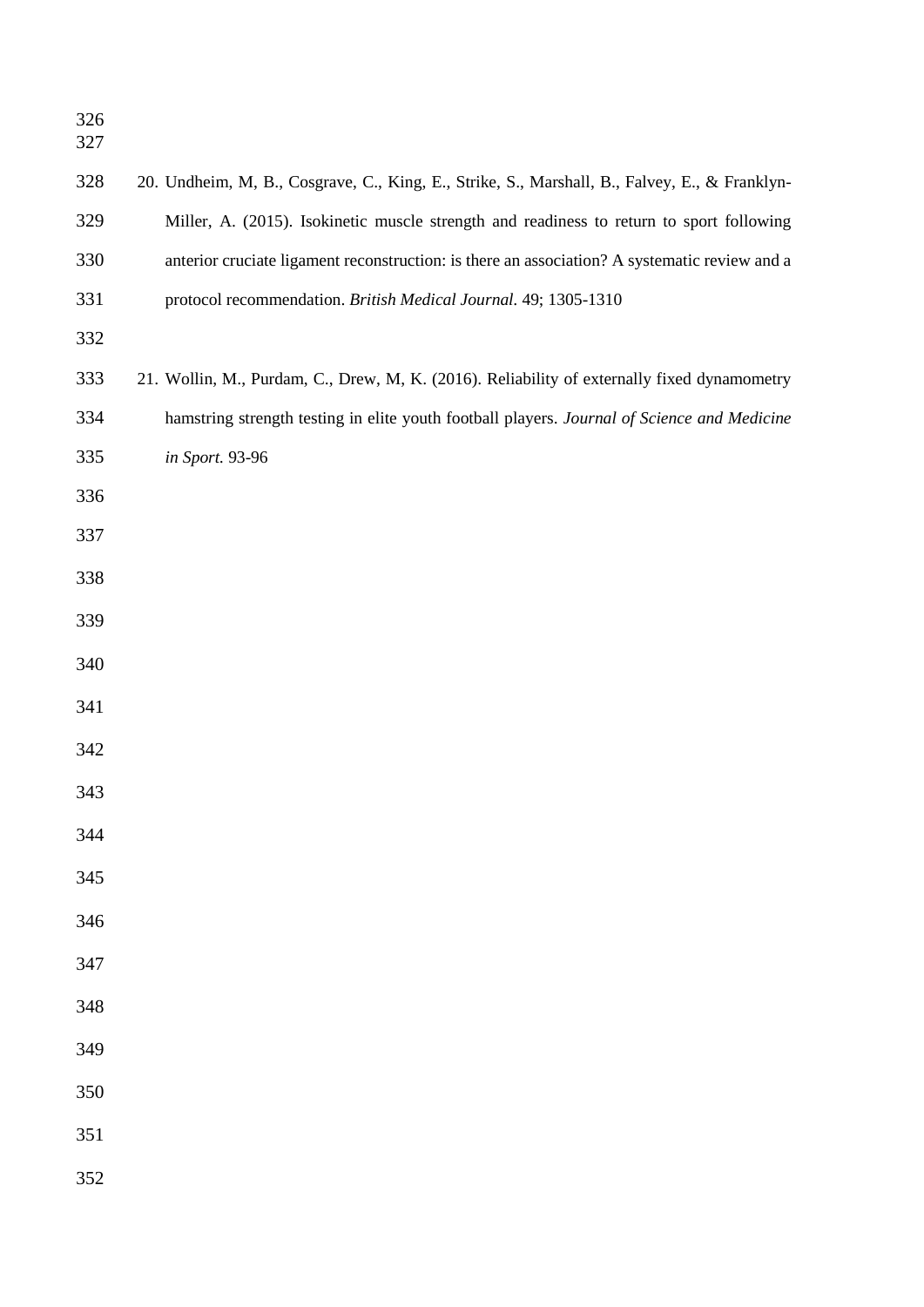



Figure 1: Protocol design schematic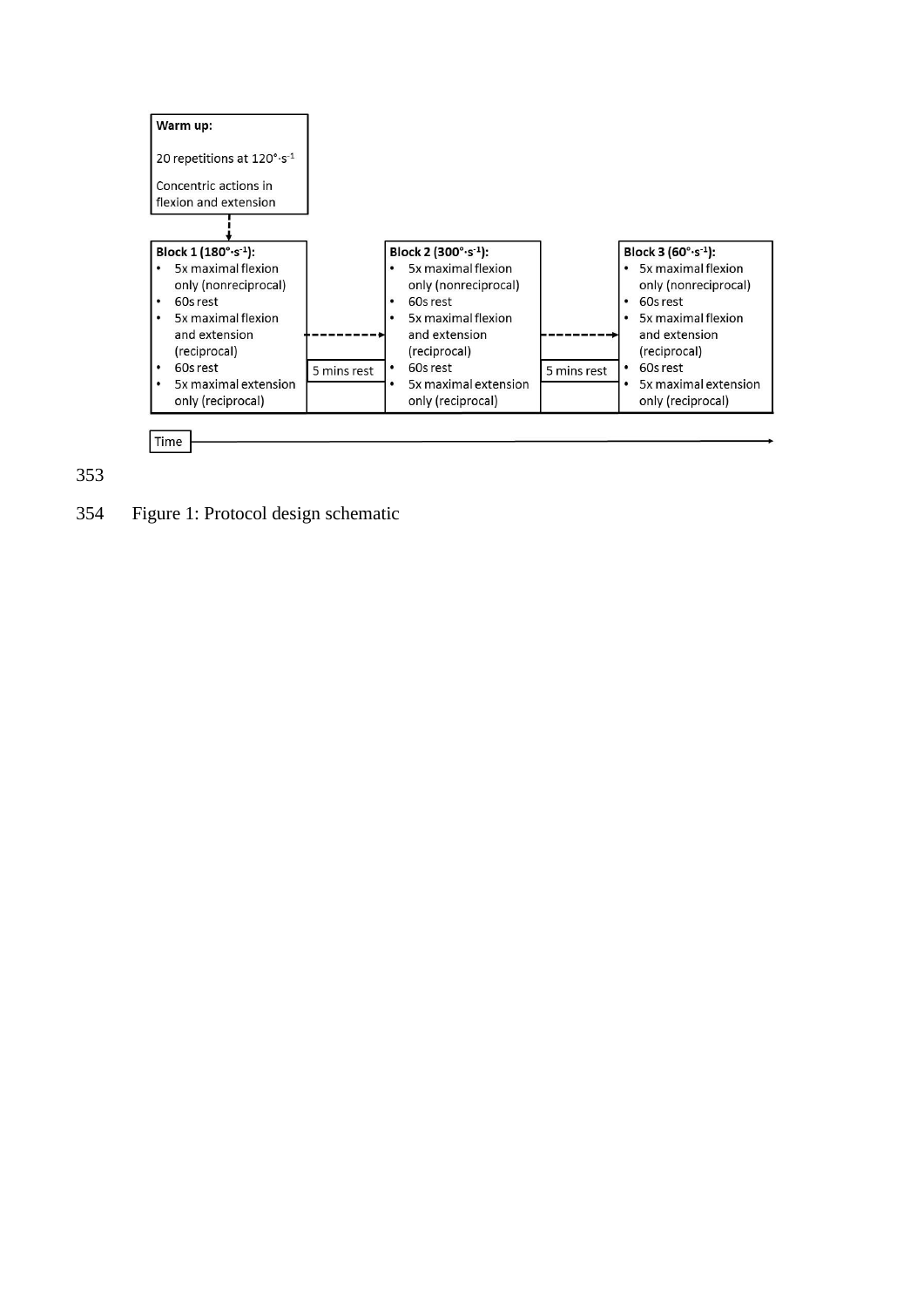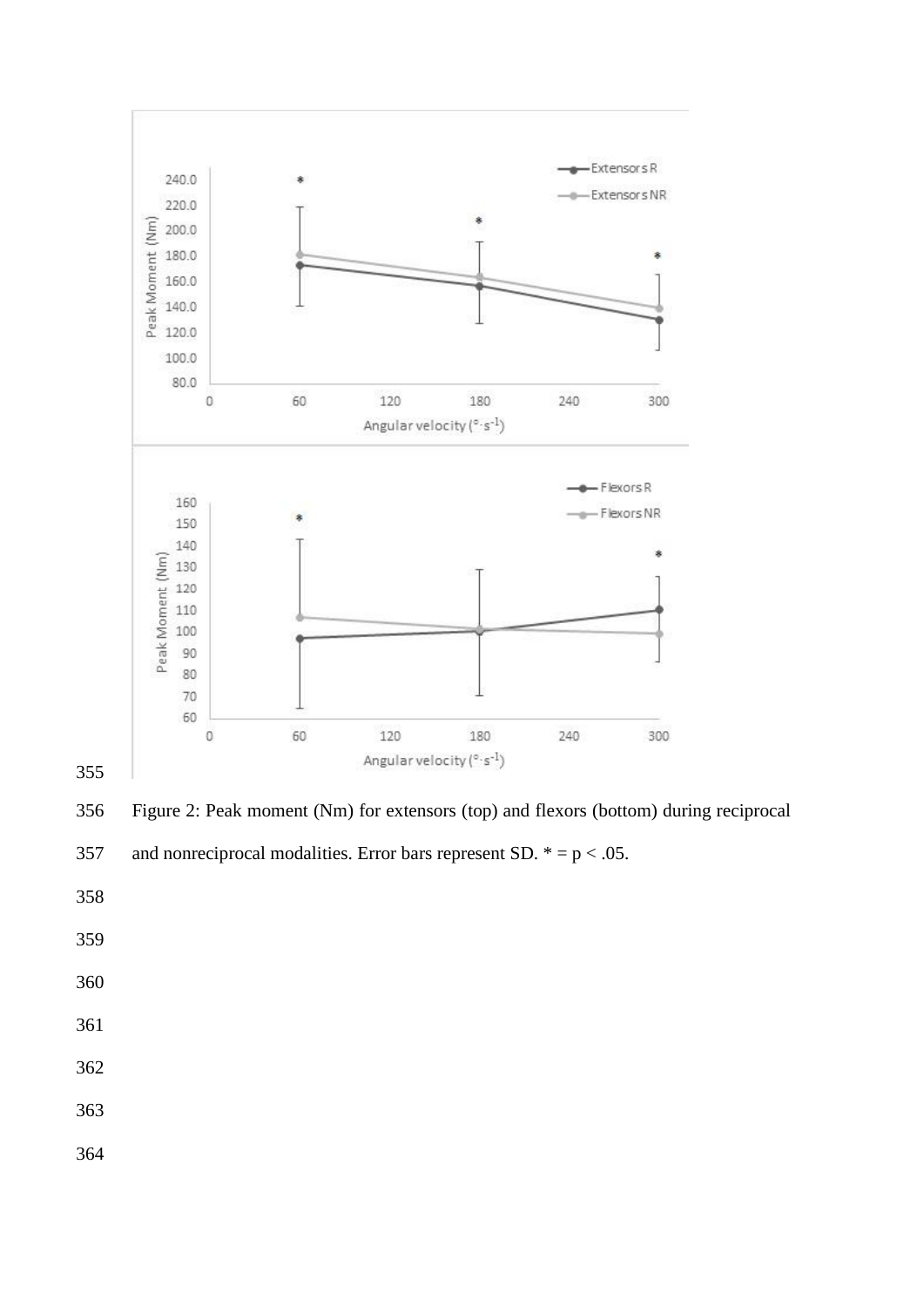Table 1: Between-day peak moments (Nm) for all velocities and modalities. Peak moment values are mean  $\pm$  SD

|                 | <b>Test A</b>    | <b>Test B</b>    | <b>Mean bias</b>        |              |      |            |           |               |
|-----------------|------------------|------------------|-------------------------|--------------|------|------------|-----------|---------------|
|                 | (Nm)             | (Nm)             | $(95\% \text{ CI})$     | $\mathbf{P}$ | r    | <b>ICC</b> | Cohen's d | TEM $(CV\% )$ |
| Ext60R          | $171.3 \pm 32$   | $176.0 \pm 33.8$ | $4.68(-3.5, 12.9)$      | 0.505        | 0.9  | 0.91       | $-0.15$   | 10.5(6.1)     |
| Ext60NR         | $183.6 \pm 33.9$ | $180.1 \pm 40.7$ | $-3.53(-14.6, 7.6)$     | 0.240        | 0.87 | 0.88       | 0.1       | 14.2(7.7)     |
| Ext180R         | $158.7 \pm 32.6$ | $155 \pm 27.4$   | $-3.72$ $(-16.8, 9.4)$  | 0.151        | 0.70 | 0.72       | 0.13      | 16.7(10.8)    |
| Ext180NR        | $165.9 \pm 29.1$ | $162.0 \pm 27.7$ | $-3.91(-9.4, 1.6)$      | 0.551        | 0.94 | 0.95       | 0.14      | 7.1(3.7)      |
| Ext300R         | $130.8 \pm 25.1$ | $130.5 \pm 24.1$ | $-0.31(-7.7, 7.0)$      | 0.984        | 0.86 | 0.87       | 0.01      | 9.4(6.9)      |
| Ext300NR        | $139.8 \pm 24.8$ | $139.7 \pm 29.0$ | $-0.1$ $(-5.72, 5.61)$  | 0.928        | 0.94 | 0.94       | 0.00      | 7.2(5.2)      |
| <b>Flex60R</b>  | $94.9 \pm 17.2$  | $99.4 \pm 19.1$  | $4.5(-3.1, 12.0)$       | 0.401        | 0.72 | 0.75       | $-0.26$   | 9.7(10.0)     |
| <b>Flex60NR</b> | $109.1 \pm 22.3$ | $104.6 \pm 20.9$ | $-4.4$ ( $-15.4$ , 6.5) | 0.226        | 0.58 | 0.61       | 0.22      | 14.0(13.0)    |
| Flex180R        | $101.5 \pm 17.5$ | $99.2 \pm 19.1$  | $-2.3$ $(-12.3, 7.7)$   | 0.448        | 0.52 | 0.55       | 0.13      | 12.7(13.6)    |
| Flex180NR       | $100.2 \pm 18.5$ | $103.1 \pm 19.5$ | $2.8(-4.9, 10.5)$       | 0.632        | 0.73 | 0.76       | $-0.16$   | 9.8(9.8)      |
| Flex300R        | $112.3 \pm 33.1$ | $108.3 \pm 29.8$ | $-4.1$ ( $-13.8, 5.7$ ) | 0.280        | 0.85 | 0.86       | 0.13      | 12.5(11.0)    |
|                 |                  |                  |                         |              |      |            |           |               |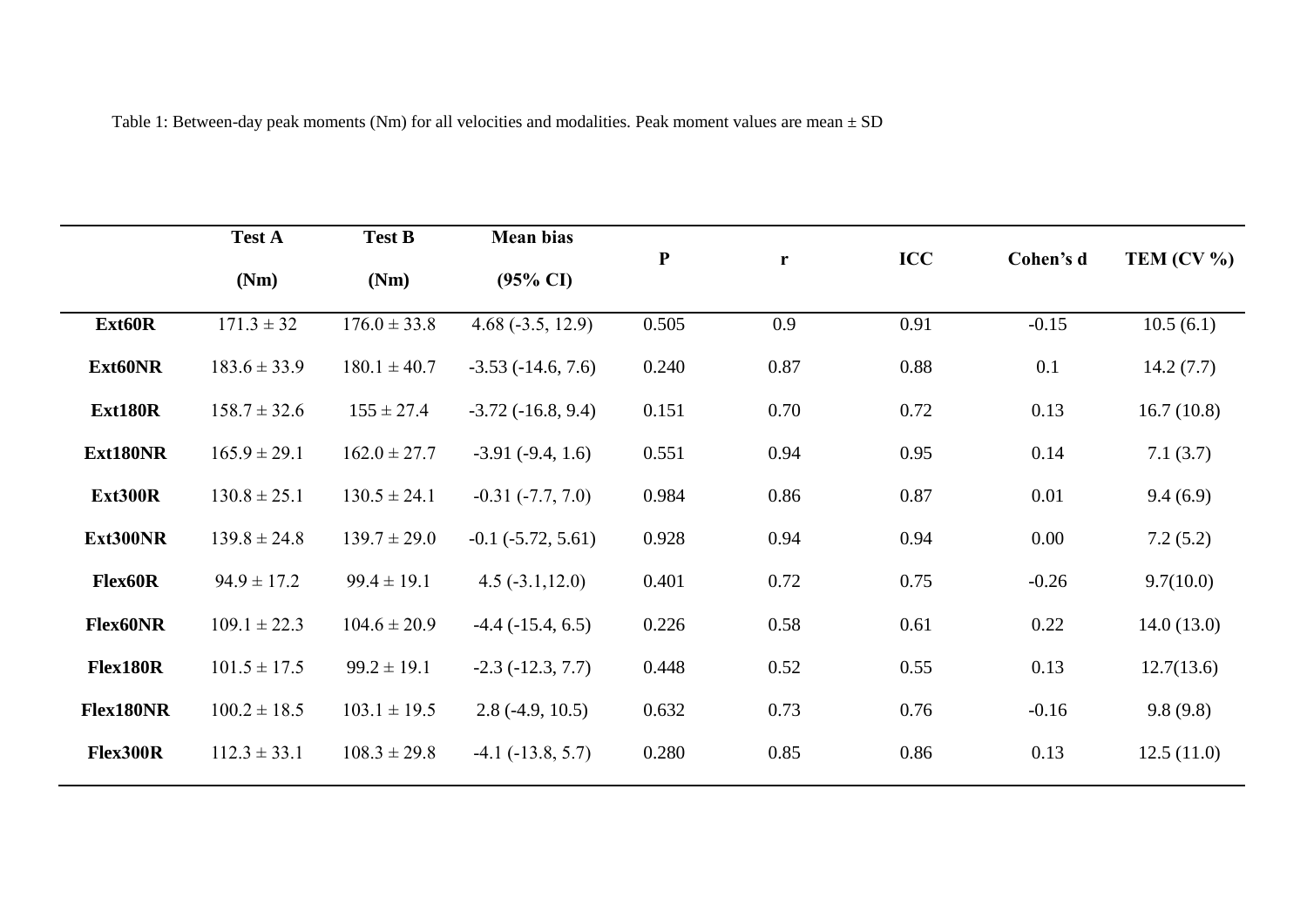| <b>Flex300NR</b>                                                                                                                                                                                                                                                                       | $98.0 \pm 22.2$ | $100.8 \pm 23.4$ | $2.8(-2.5, 8.0)$ | 0.388 | 0.91 | 0.93 | $-0.13$ | 6.7(6.6) |  |  |
|----------------------------------------------------------------------------------------------------------------------------------------------------------------------------------------------------------------------------------------------------------------------------------------|-----------------|------------------|------------------|-------|------|------|---------|----------|--|--|
| *denotes a significant ( $p < 0.05$ ) difference between Test A and Test B (between-day). CI = confidence interval; $r =$ Pearson moment correlation<br>coefficient; $ICC = intraclass correlation coefficient$ . TEM = typical error of measurement; $CV = coefficient$ of variation. |                 |                  |                  |       |      |      |         |          |  |  |